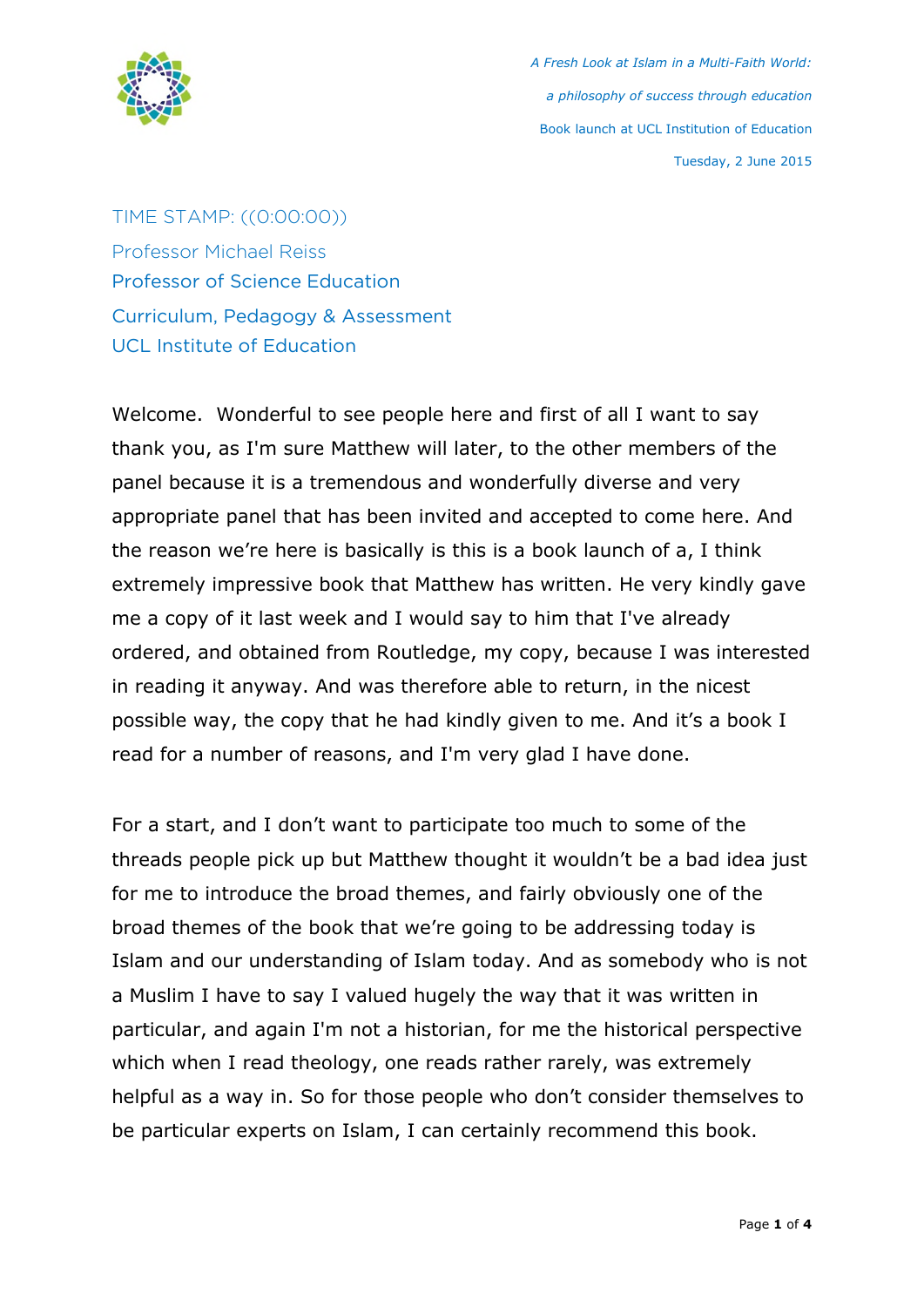

I can most definitely also recommend the book whether you do or do not consider yourself an expert in critical realism. Critical realism, as we all know, or probably most of us know anyway, I mustn't assume too much because people come from a range of expertise and backgrounds, but critical realism has increasingly over the decades been widely used to address a number of issues. It is not always a way of thinking that everybody finds easy to understand or indeed everybody who tries to teach about it is especially good about so teaching. I'm genuine, I'm not going to carry on flattering you for the whole evening Matthew, but this is I think a very well-written, almost if you like, guide, because what Matthew does is go through several, quite succinctly but very clearly, of the key foundational positions that critical realism has held and then uses them to address the particular questions that he's interested in addressing.

So that's another theme obviously we've got the theme of Islam, we've got the theme of critical realism and then, not surprisingly there is a theme of education which is in a sense closer to my own, as it were, home territory, so I felt very, very interested to read this indeed. And for a start there are some extremely rich data I am very happy with people writing only conceptually but it's always wonderful if you have data to which you can then apply the theological frameworks and relate them to existing conceptual ideas and so forth. And this really succeeds.

I have written in the past ways of trying to make sure that school science is not quite so western and narrow and one of the things I really liked that Matthew did was talk about how attempts to do this sometimes in history do not always work. So he had some wonderful accounts of wellmeaning attempts by teachers to, for example, have more teaching of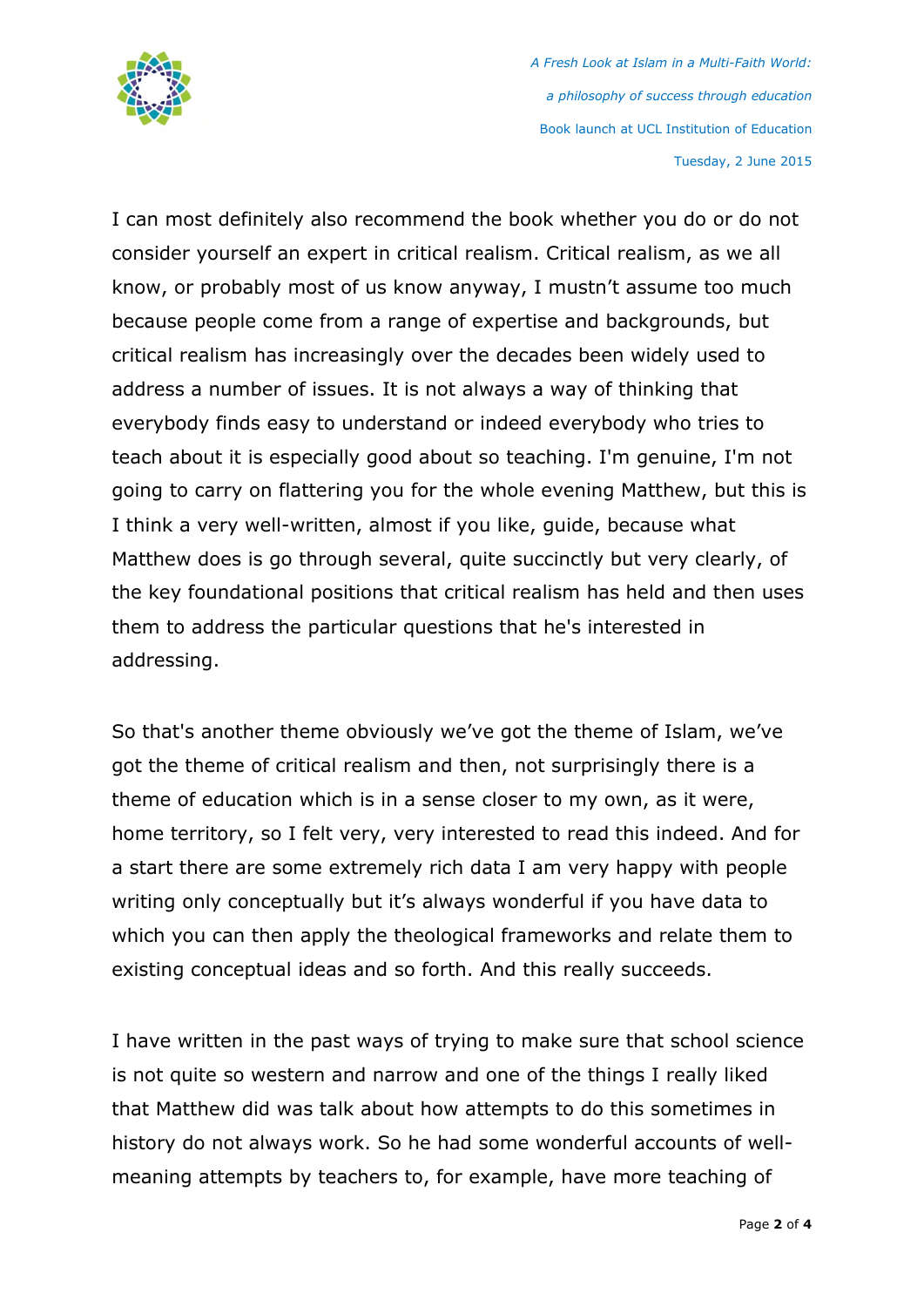

Bangladeshi history in the classroom when a lot of the pupils were British Bangladeshi pupils and it just didn't work. And Matthew then carefully dissects well maybe why didn't it work? What do we learn from that? Does that mean one just stops doing any sort of culturally sensitive history teaching? No of course it doesn't. What's the way forward? And there is if I might say an excellent analysis and Matthew has written on this before as well as in this book, an excellent analysis of absence in the curriculum and ways of dealing with absence and the various levels at which absence manifests itself.

Mention of absence in this context almost inevitably means and I want to say a minute or so about Roy Bhaskar because he of course is a presence who is not here obviously unavoidably today, some people here knew Roy much better and for longer than I did but he and I were colleagues together and so I knew him quite well the last sort of five, six, seven years, and I think I've used this phrase before at book launches that he organised to which seemed to come his books at about the rate at which my papers got published to be honest. But he was a bit of a sort of tour de force, a force of nature. And I think he had two different sort of effects on people, I was in the camp who found him pretty inspirational and just loved talking with him and listening to him and learning from him. Other people found him almost overwhelming, in a number of respects, whether intellectually or personality or he was just too much for them. The two of us were chatting very briefly – Roy is not somebody who naturally fitted into institutional structures and so part of my role, which I enjoyed was trying to allow Roy to, as it were, survive within the IOE because I'm quite happy to say this, there were times when the IOE did not treat Roy as well as he should have been treated. We hung on to him but it was a